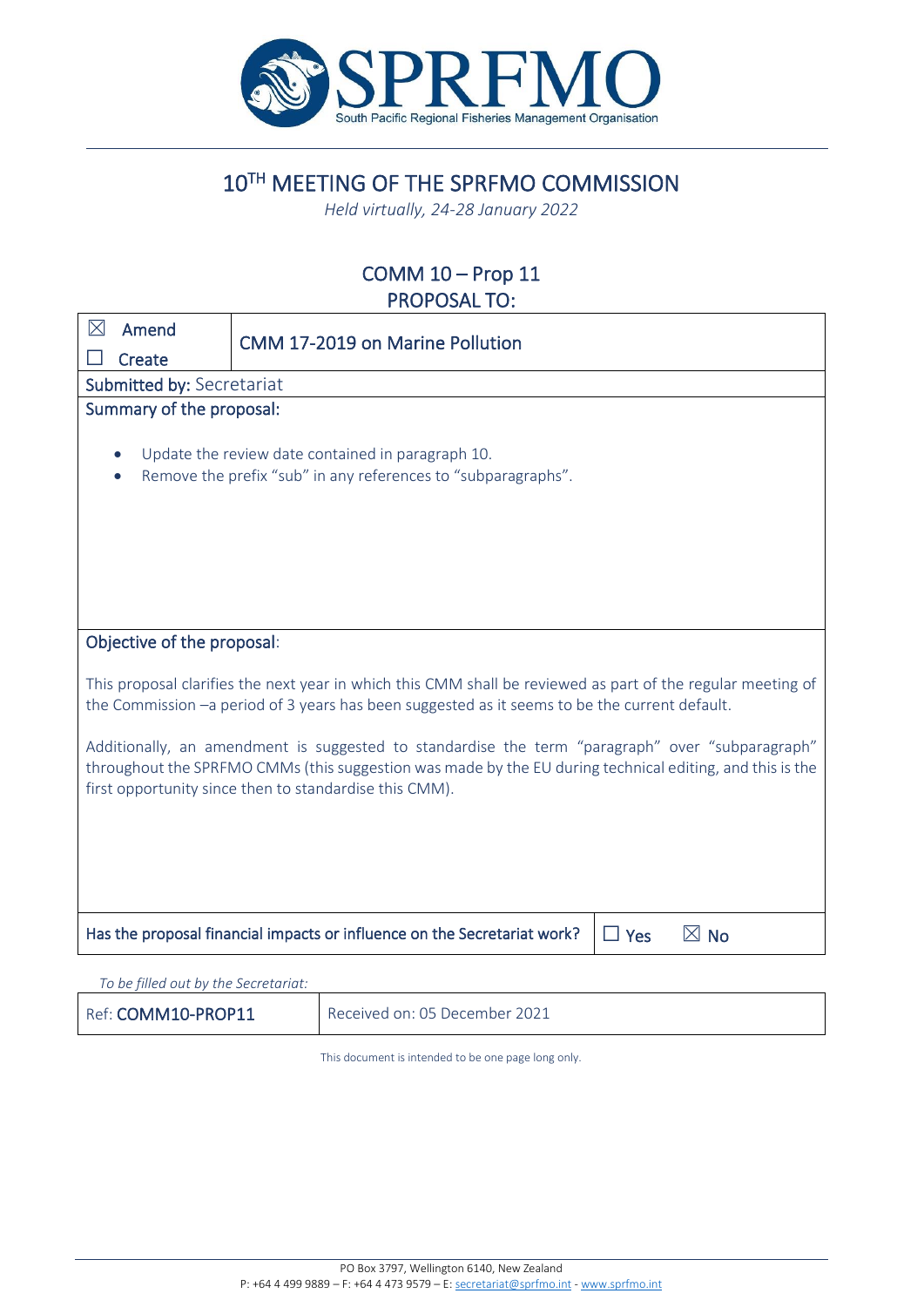

# CMM 17-2022

# Conservation and Management Measure on Fishing Gear and Marine Plastic Pollution in the SPRFMO Convention Area

## The Commission of the South Pacific Regional Fisheries Management Organisation;

*RECOGNISING* that the Convention calls on the Commission, in giving effect to the objectives of the Convention, to adopt Conservation and Management Measures (CMMs) that take account of international best practices and protect the marine ecosystem, particularly ecosystems with long recovery times following disturbance, from significant adverse impact of unregulated and unmanaged fishing practices (Articles  $3(1)(a)(i)$  and  $(vii)$  and  $20(1)(d)$ );

*FURTHER RECOGNISING* Article 3(1)(b) and (2) which calls on the Commission to apply the precautionary approach and ecosystem based approach to fisheries under the mandate of the Convention;

*MINDFUL* of Article 31(1) of the Convention that calls on the Commission to cooperate with other regional fisheries management organisations (RFMOs), the FAO and other specialised agencies of the United Nations and other relevant organisations on issues of mutual interest;

*NOTING* Resolution 61/105, adopted by UNGA at the 61<sup>st</sup> Plenary Meeting on 8 December 2006 and subsequent resolutions of the United Nations General Assembly (UNGA) that call on states and regional fisheries management organisations to regulate bottom fisheries and implement measures in accordance with the precautionary approach and ecosystem approaches to fisheries management;

*RECALLING* that the need to prevent and significantly reduce marine pollution of all kinds was affirmed at the United Nations Conference to Support the Implementation of Sustainable Development Goal 14 through the adoption of paragraph  $13(g)$  of the "Our ocean, our future: call for action" declaration;

*MINDFUL* of the Commitment made under Article 5 (f) of the 1995 *Agreement* to minimise pollution, waste, and catch by lost or abandoned gear;

*CONCERNED* about the impact of Abandoned, Lost or Otherwise Discarded Fishing Gear (ALDFG) and plastic residues in the ocean greatly affecting marine life and the need to facilitate the retrieval of such gear;

*RECALLING* that the International Convention for the Prevention of Pollution from Ships (MARPOL) seeks to eliminate and reduce the amount of garbage being discharged into the sea from ships and that its Annex V applies to all vessels;

*RECALLING* that the provisions of Annex I, Annex IV and Annex VI of MARPOL manage and restrict the discharge of oil, sewage and air pollutants from ships at sea;

*NOTING* that there is limited monitoring and implementation of MARPOL obligations on fishing vessels, and consequently little information exists about illegal pollution activities by fishing vessels at sea;

*FURTHER NOTING* that the Convention on the Prevention of Marine Pollution by Dumping of Wastes and Other Matter 1972 (London Convention) and the 1996 Protocol (London Protocol) manage or prohibit through regulation the dumping into the sea of wastes or other matter;

hereby *ADOPTS* the following CMM in accordance with Articles 8 and 20 of the Convention: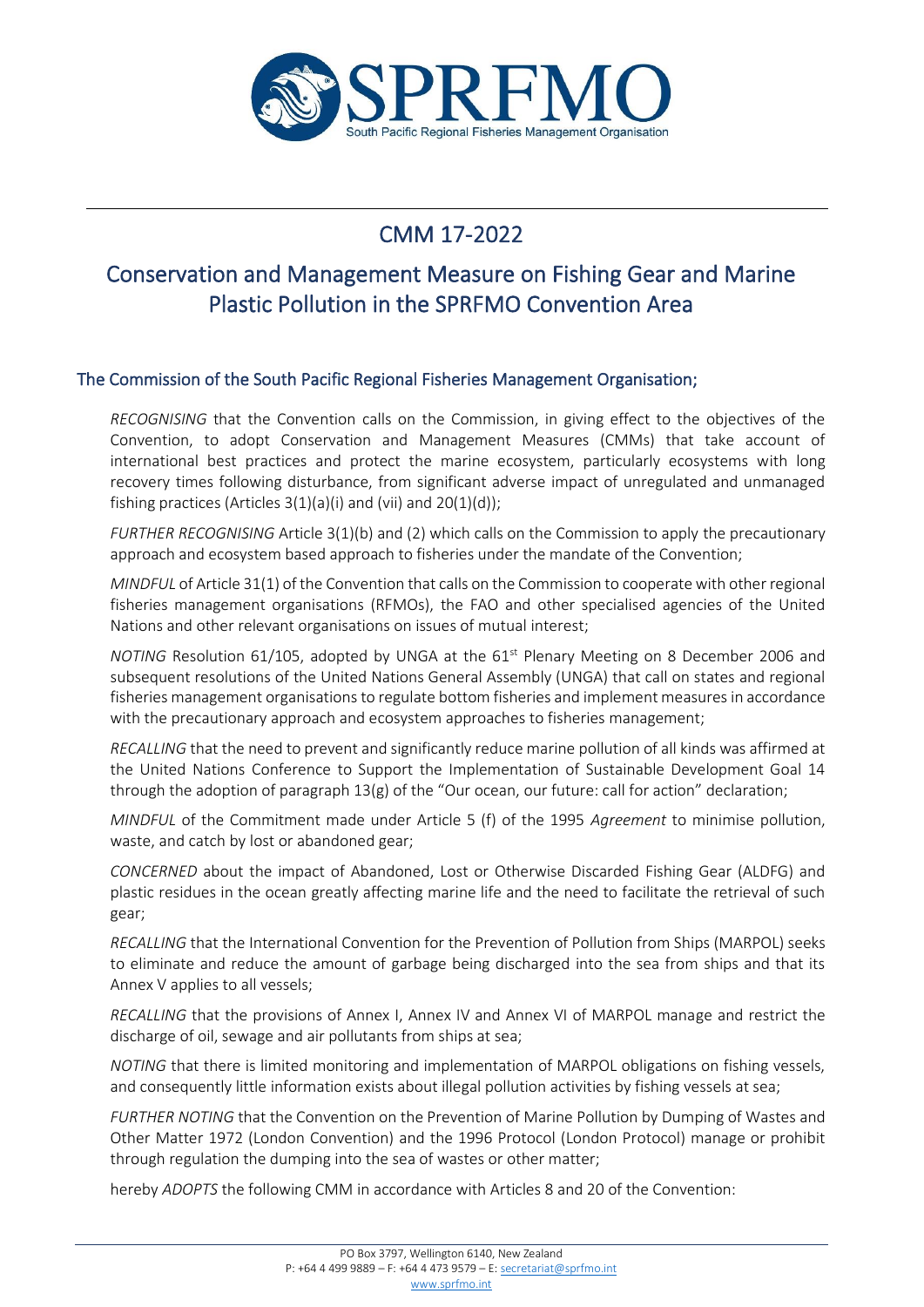

### Retrieval of abandoned, lost or otherwise discarded fishing gear

- 1. Each Member and CNCP shall ensure that:
	- a) vessels flying its flag operating with any fishing gear on board shall make all reasonable efforts to combat, minimise and eliminate abandoned<sup>1</sup>, lost<sup>2</sup> or otherwise discarded<sup>3</sup> fishing gear (ALDFG linked to those vessels);
	- b) no vessels flying its flag deliberately discard or abandon fishing gear linked to those vessels, except for safety reasons, notably vessels in distress and/or life in danger;
	- c) vessels flying its flag that have lost fishing gear shall not abandon it without making every reasonable attempt to retrieve it as soon as possible;
	- any vessels flying its flag operating with any gear on board have equipment, where possible, on board to retrieve ALDFG linked to those vessels.
	- where a vessel flying its flag cannot retrieve ALDFG linked to that vessel, the vessel notifies its competent authority within 48 hours of the following information:
		- i. the name, IMO number and call sign of the vessel;
		- ii. the type/material of lost gear;
		- iii. the quantity of gear lost or abandoned;
		- iv. the time when the gear was lost or abandoned;
		- v. the position (longitude/latitude) where the gear was lost or abandoned;
		- vi. measures taken by the vessel to retrieve lost or abandoned gear, and
		- vii. report, if known, the circumstances that led to the gear being lost, or abandoned for safety reasons.
	- where a vessel flying its flag retrieves ALDFG not linked to that vessel, the vessel notifies its competent authority within 48 hours of the following:
		- i. the name, IMO number and call sign of the vessel that has retrieved the gear;
		- ii. the name, IMO number and call sign of the vessel that lost or abandoned the gear (if known);
		- iii. the type of gear retrieved;
		- iv. the quantity of gear retrieved;
		- v. the time when the gear was retrieved;
		- vi. the position (longitude/latitude) where the gear was retrieved and,
		- vii. if possible, photographs of the gear retrieved.
- 2. Each Member and CNCP shall compile the information received pursuant to paragraphs 1e) and 1f) and include it in its annual national report.
- 3. The authorities of the flag state of the vessels referred to in paragraphs 1e) and 1f) shall promptly transmit the information received to the Executive Secretary for its notification to all Members and CNCPs. The Executive Secretary shall develop the template for the notifications referred to in paragraphs 1e) and 1f).

 $^{\rm 1}$  "Abandoned fishing gear" means fishing gear deliberately left at sea by the vessel due to force majeure or other unforeseen reasons.

<sup>&</sup>lt;sup>2</sup> "Lost fishing gear" means fishing gear over which the vessel has accidentally lost control and cannot be located and/or retrieved.

<sup>&</sup>lt;sup>3</sup> "Discarded fishing gear" means fishing gear released at sea without any attempt for further control or recovery by the vessel.